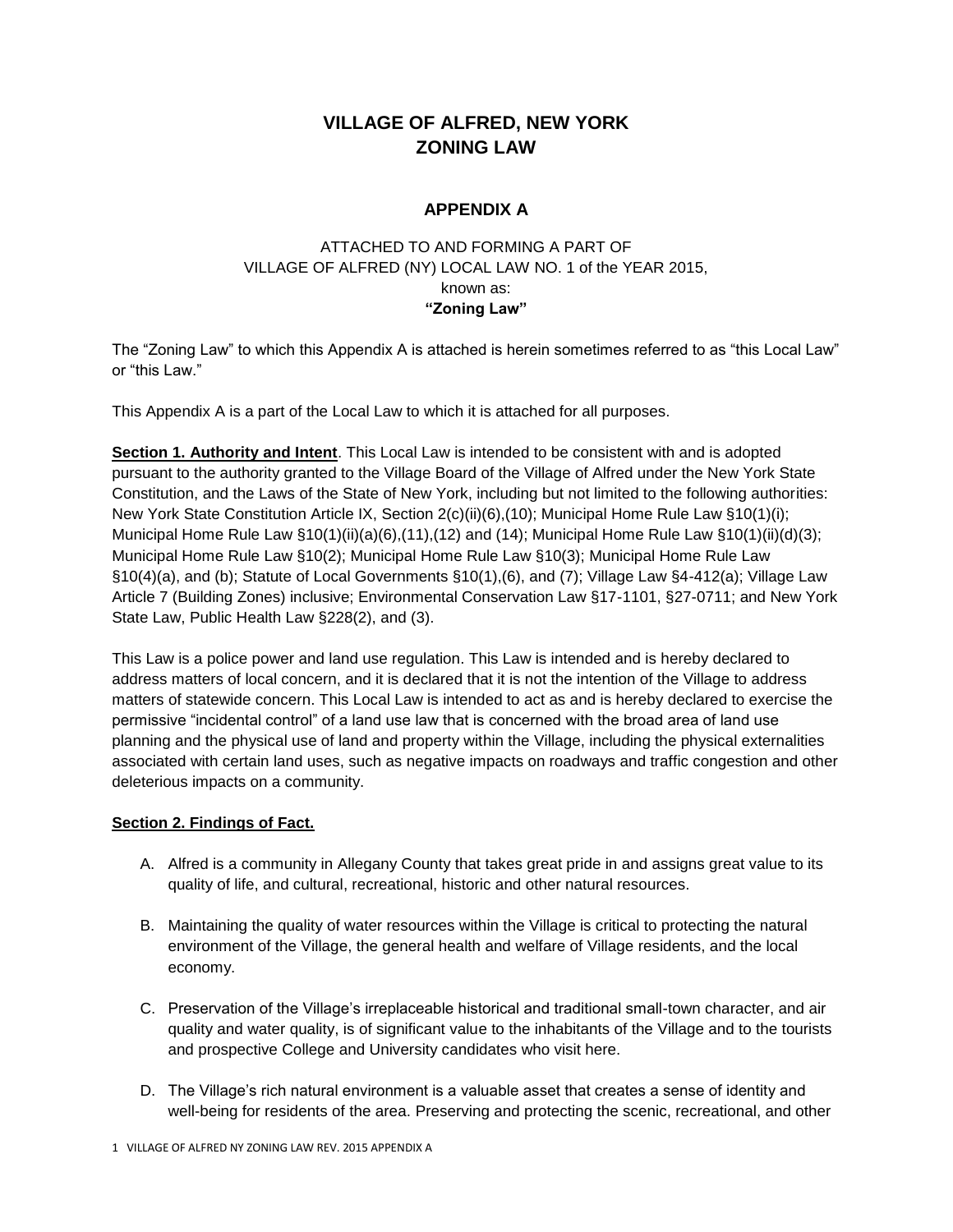natural resources of the Village is important for both a healthy environment and vibrant economy. Aesthetic issues are real and evoke strong reactions from people. They deeply affect the way people feel about a place – whether or not businesses will want to locate, or people will want to live in and visit a place.

- E. Allowing the activities prohibited by Sections 301.00 and 301.01 of the Local Law could impair the existing character of the Village, because by their very nature such activities have the potential to produce a combination of negative impacts upon the environment and people living in or in proximity to the communities in which they are located. Such negative impacts may include, without limitation, traffic, noise, vibrations, fumes, damage to roadways, degradation of water quality, degradation of air quality, decreased availability of affordable housing, damage to and loss of open space, natural areas, and scenic views, decreased recreational opportunities, and damage to the tourism industries.
- F. If one or more of the activities prohibited by Sections 301.00 and 301.01 of the Local Law are conducted within the Village, traffic generated thereby could be hazardous or inconvenient to the inhabitants of the Village and could be dangerous to pedestrians (especially children), cyclists, and motorists, and could result in traffic congestion that could delay emergency response times for medical emergencies, fires and accidents. Roads are a critical public resource and constitute a major investment of the public's money. The Village is not in a position to bear the high costs associated with the road use impacts that accompany many of the activities prohibited by Sections 301.00 and 301.01 of the Local Law. Accidents involving heavy trucks have greater potential for death than those involving smaller vehicles. Increased truck traffic increases air pollution and noise levels, and decreases the quality of life and property values for those living nearby.
- G. If one or more of the activities prohibited by Sections 301.00 and 301.01 of the Local Law are conducted within the Village, the air pollution, dust and odors generated thereby (whether onsite or by truck traffic to and from the proposed site of such activities) could be hazardous or inconvenient to the inhabitants of the Village. Air pollution is a known hazard to the public health.
- H. Allowing one or more of the activities prohibited by Sections 301.00 and 301.01 of the Local Law to be conducted within the Village could negatively impact the quality of water resources within the Village. Water pollution is hazardous to the public health. If a domestic water source is contaminated, remediation is time and cost intensive, and may not restore the water resource to a quality acceptable for domestic use.
- I. If one or more of the activities prohibited by Sections 301.00 and 301.01 of the Local Law are conducted within the Village, noise, vibrations, and light pollution typically caused by such Activities could be hazardous or inconvenient to the inhabitants of the Village. Noise, traffic congestion, nighttime lighting, and vibrations can have negative effects on human health and wildlife.
- J. The creation, generation, keeping, storage or disposal of Natural Gas And/Or Petroleum Extraction, Exploration Or Production Wastes (as that term is defined in the Local Law) within the Village could have a negative impact on the public health, safety and welfare of the inhabitants of the Village. As well, there are substantial fiscal risks arising from such activities in terms of the need for the clean up, removal, and/or remediation of such wastes and lands upon which the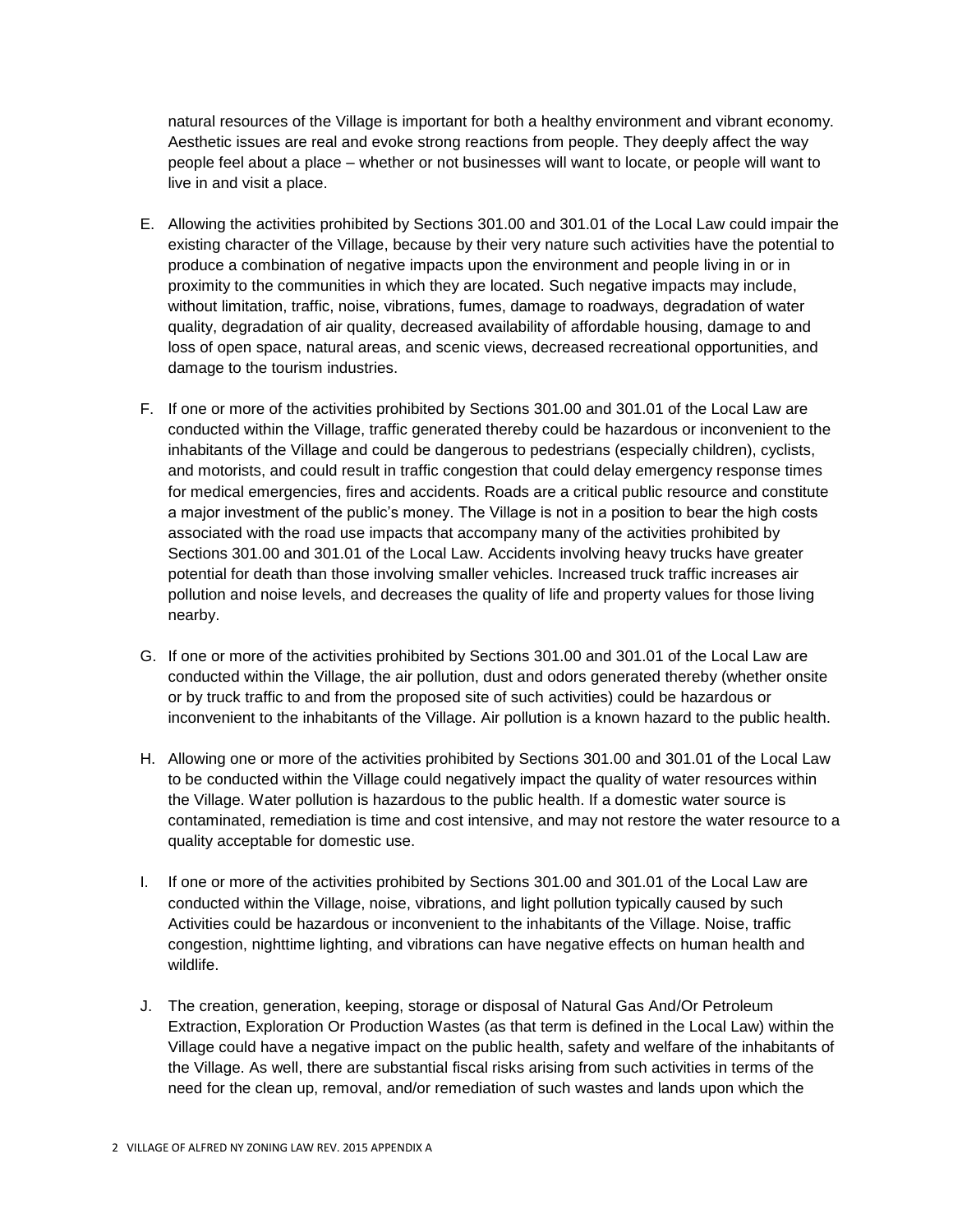same are generated, deposited, or emitted, whether purposefully or accidentally, including potential liability for such deposits or emissions.

- K. The high costs associated with the disposal of Natural Gas And/Or Petroleum Extraction, Exploration Or Production Wastes (as that term is defined in the Local Law) have in other localities resulted, and could in our Village result, in persons seeking to avoid such costs by depositing such material along roadways, in vacant lots, on business sites, in the private dumpsters of others, or in other unauthorized places. Such activities could pose a hazard to the public health, safety, and welfare of the inhabitants of the Village.
- L. For the reasons set forth above, allowing one or more of the activities prohibited by Sections 301.00 and 301.01 of the Local Law to be conducted within the Village could result in a crisis condition.
- M. The explicit proscription of activities such as those prohibited by Sections 301.00 and 301.01 of the Local Law is a legitimate goal of land use laws. There is no question that exclusion of specified industrial uses is a legitimate goal of such laws:

As the United States Supreme Court stated in *Village of Belle Terre v. Borass*, 416 U.S. 1 (1974):

*the concept of public welfare is broad and inclusive… The values that it represents are spiritual as well as physical, aesthetic as well as monetary. It is within the power of the [local] legislature to determine that the community should be beautiful as well as healthy, spacious as well as clean, well-balanced as well as carefully patrolled. 416 U.S. at 6.*

And see also *Matter of Gernatt Asphalt Products, Inc. v. Village of Sardinia*, 87 N.Y. 2d 668 (1996), where the Court of Appeals, New York State's highest court, held as follows:

*A municipality is not obliged to permit the exploitation of any and all natural resources within the town as a permitted use if limiting that use is a reasonable exercise of its police power to prevent damage to the rights of others and to promote the interests of the community as a whole.* 87 N.Y. 2d at 683, 684.

**Section 3. Purposes.** As reflected in the findings set forth in the preceding Section 2 of this Appendix, the Village Board has determined that allowing one or more of the activities prohibited by Sections 301.00 and 301.01 of the Local Law to be conducted within the Village could result in a crisis condition, and thus it is of the utmost importance and a dire necessity that the Village Board take steps to prevent the occurrence of such crisis condition. This Local Law is not being enacted merely as a pretext to assuage community opposition. Rather, the purpose of the Local Law is to enable the Village of Alfred to prevent the occurrence of a crisis condition by staying the construction, operation, and establishment of, and the submission and processing of applications for permits, zoning permits, special permits, building permits, operating permits, site plan approvals, subdivision approvals, certificates of occupancy, certificates of compliance, temporary certificates, and other Village-level approvals respecting, the activities prohibited by Sections 301.00 and 301.01 of the Local Law, for a reasonable time, so as to allow the Village time to